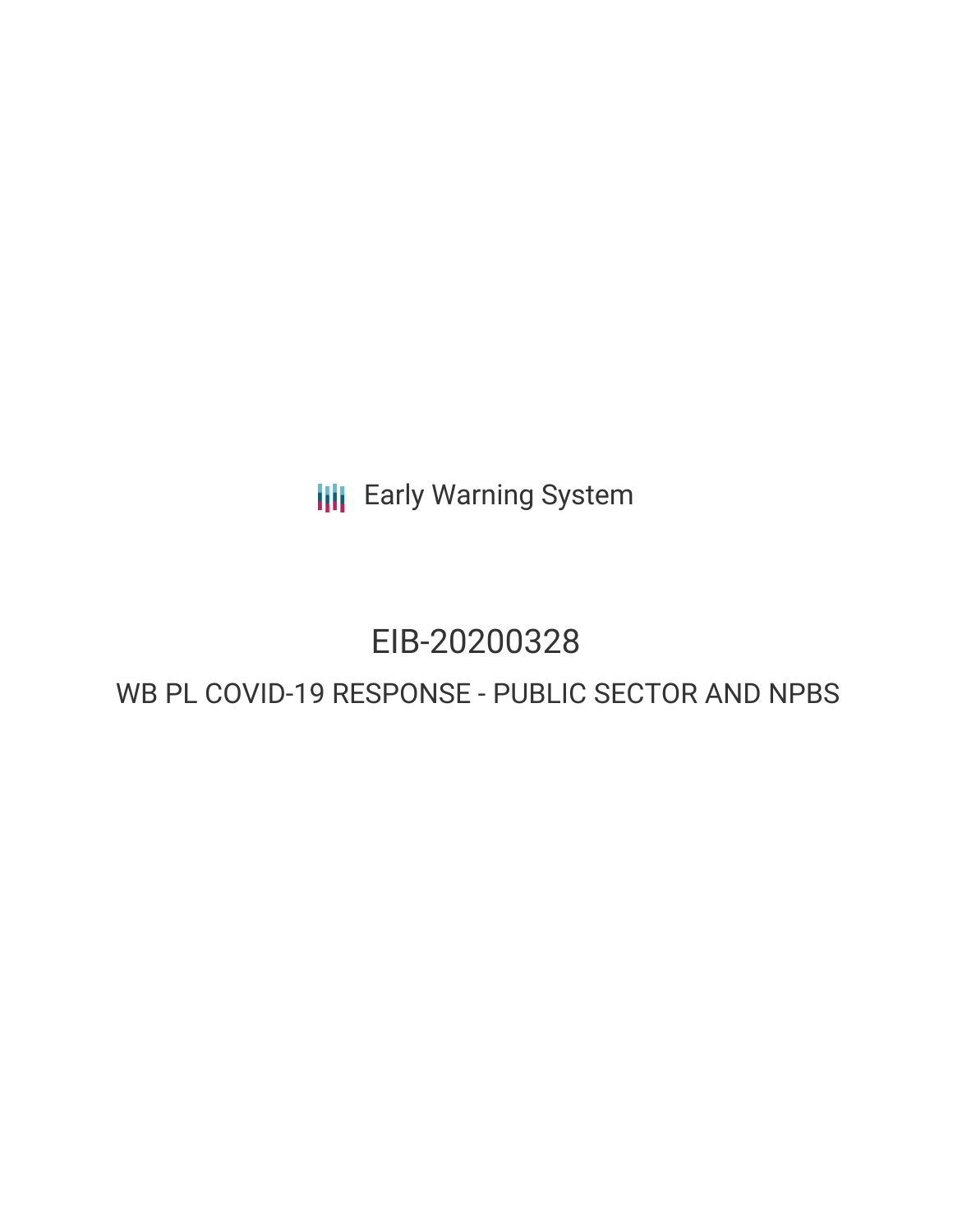

#### **Quick Facts**

| <b>Countries</b>               | Albania, Bosnia and Herzegovina, Kosovo, Macedonia, Montenegro, Serbia |
|--------------------------------|------------------------------------------------------------------------|
| <b>Financial Institutions</b>  | European Investment Bank (EIB)                                         |
| <b>Status</b>                  | Approved                                                               |
| <b>Bank Risk Rating</b>        | U                                                                      |
| <b>Voting Date</b>             | 2020-06-26                                                             |
| <b>Borrower</b>                | Government, Public Sector, Public Financial Intermediaries             |
| <b>Sectors</b>                 | Education and Health, Finance, Law and Government                      |
| <b>Investment Type(s)</b>      | Loan                                                                   |
| <b>Investment Amount (USD)</b> | $$560.93$ million                                                      |
| <b>Loan Amount (USD)</b>       | $$560.93$ million                                                      |
| <b>Project Cost (USD)</b>      | \$1,121.85 million                                                     |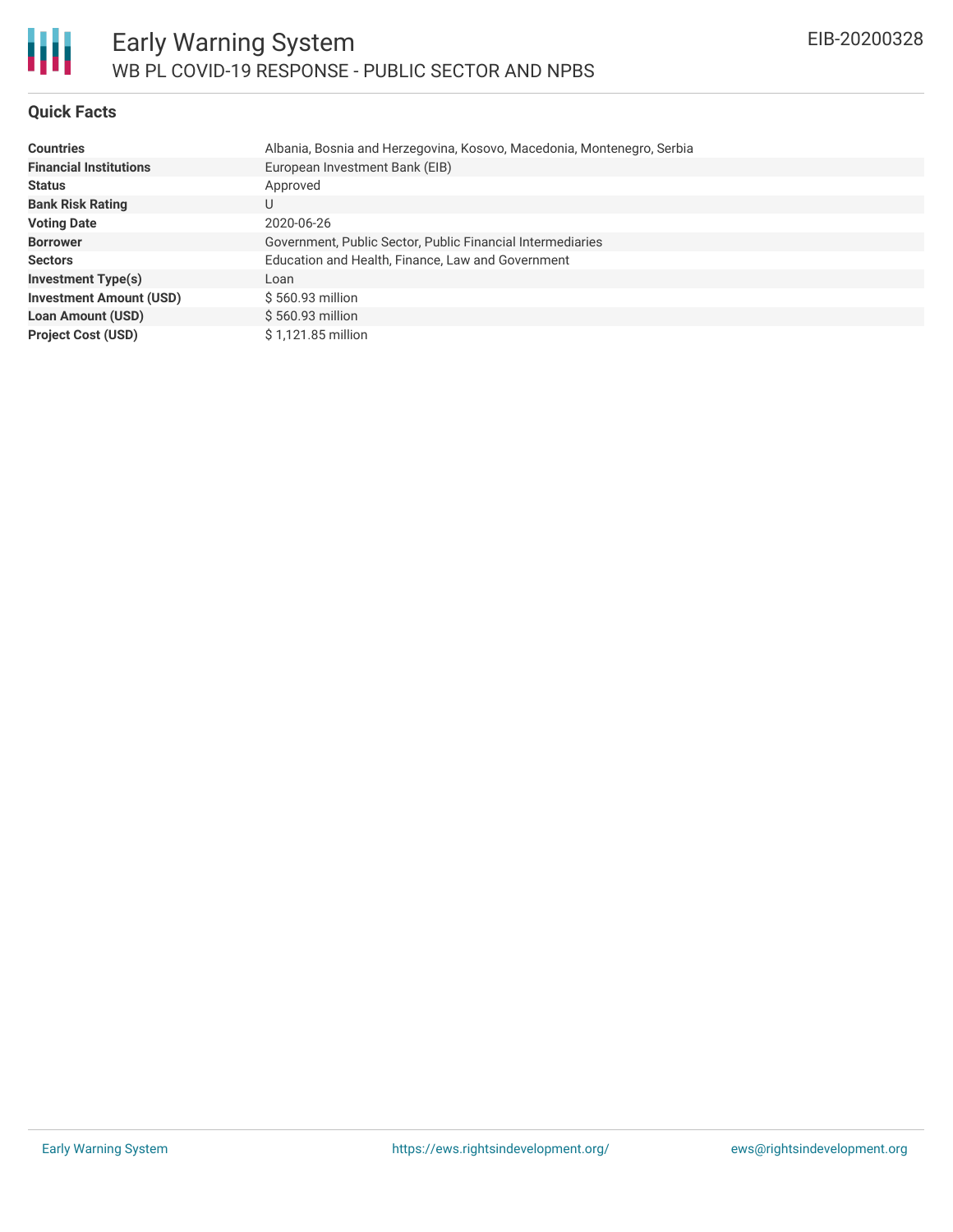

#### **Project Description**

According to EIB website, the project aims to support the various needs arising from the COVID-19 crisis in the six Western Balkan countries through the public sector, National Promotional Banks (NPBs) or public financial intermediaries. It aims to mobilise financial resources to mitigate the impact of the COVID-19 pandemic in the six Western Balkans countries.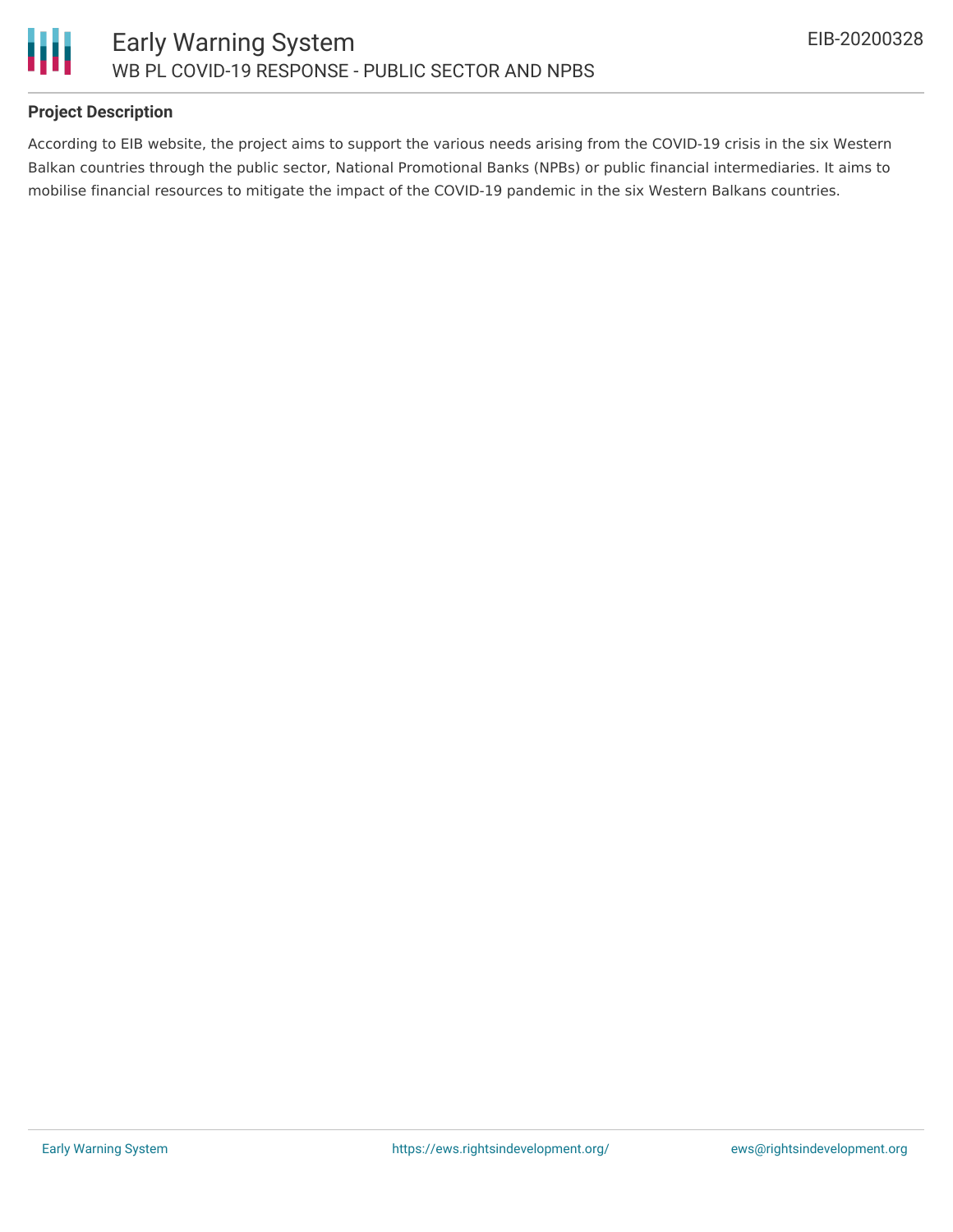

#### **Investment Description**

European Investment Bank (EIB)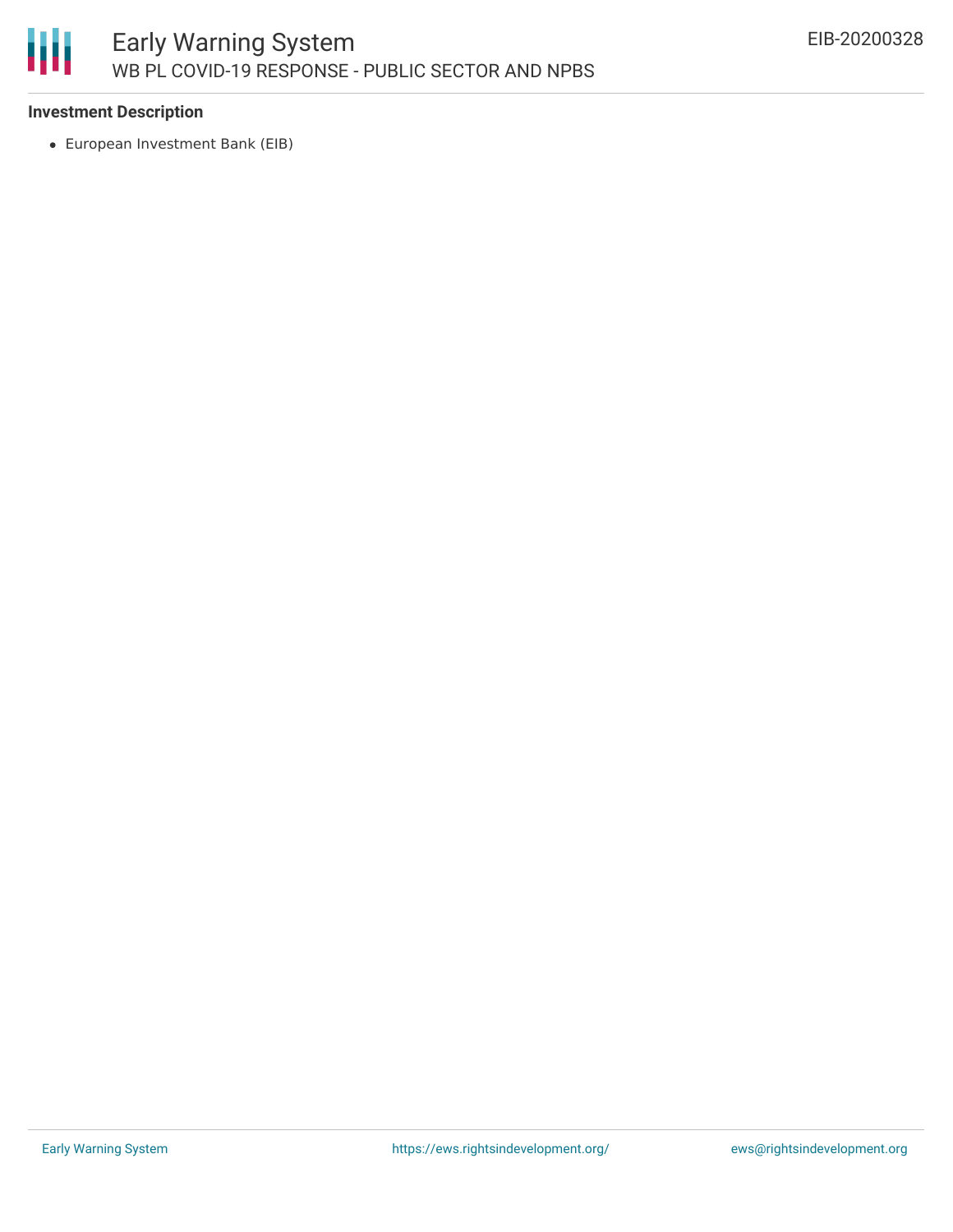

#### **Contact Information**

No contact information provided at the time of disclosure.

#### **ACCOUNTABILITY MECHANISM OF EIB**

The EIB Complaints Mechanism is designed to facilitate and handle complaints against the EIB by individuals, organizations or corporations affected by EIB activities. When exercising the right to lodge a complaint against the EIB, any member of the public has access to a two-tier procedure, one internal - the Complaints Mechanism Office - and one external - the European Ombudsman. A complaint can be lodged via a written communication addressed to the Secretary General of the EIB, via email to the dedicated email address complaints@eib.org, by completing the online complaint form available at the following address: http://www.eib.org/complaints/form, via fax or delivered directly to the EIB Complaints Mechanism Division, any EIB local representation office or any EIB staff. For further details, check:

http://www.eib.org/attachments/strategies/complaints\_mechanism\_policy\_en.pdf

When dissatisfied with a complaint to the EIB Complaints Mechanism, citizens can then turn towards the European Ombudsman. A memorandum of Understanding has been signed between the EIB and the European Ombudsman establishes that citizens (even outside of the EU if the Ombudsman finds their complaint justified) can turn towards the Ombudsman on issues related to 'maladministration' by the EIB. Note that before going to the Ombudsman, an attempt must be made to resolve the case by contacting the EIB. In addition, the complaint must be made within two years of the date when the facts on which your complaint is based became known to you. You can write to the Ombudsman in any of the languages of the European Union. Additional details, including filing requirements and complaint forms, are available at: http://www.ombudsman.europa.eu/atyourservice/interactiveguide.faces